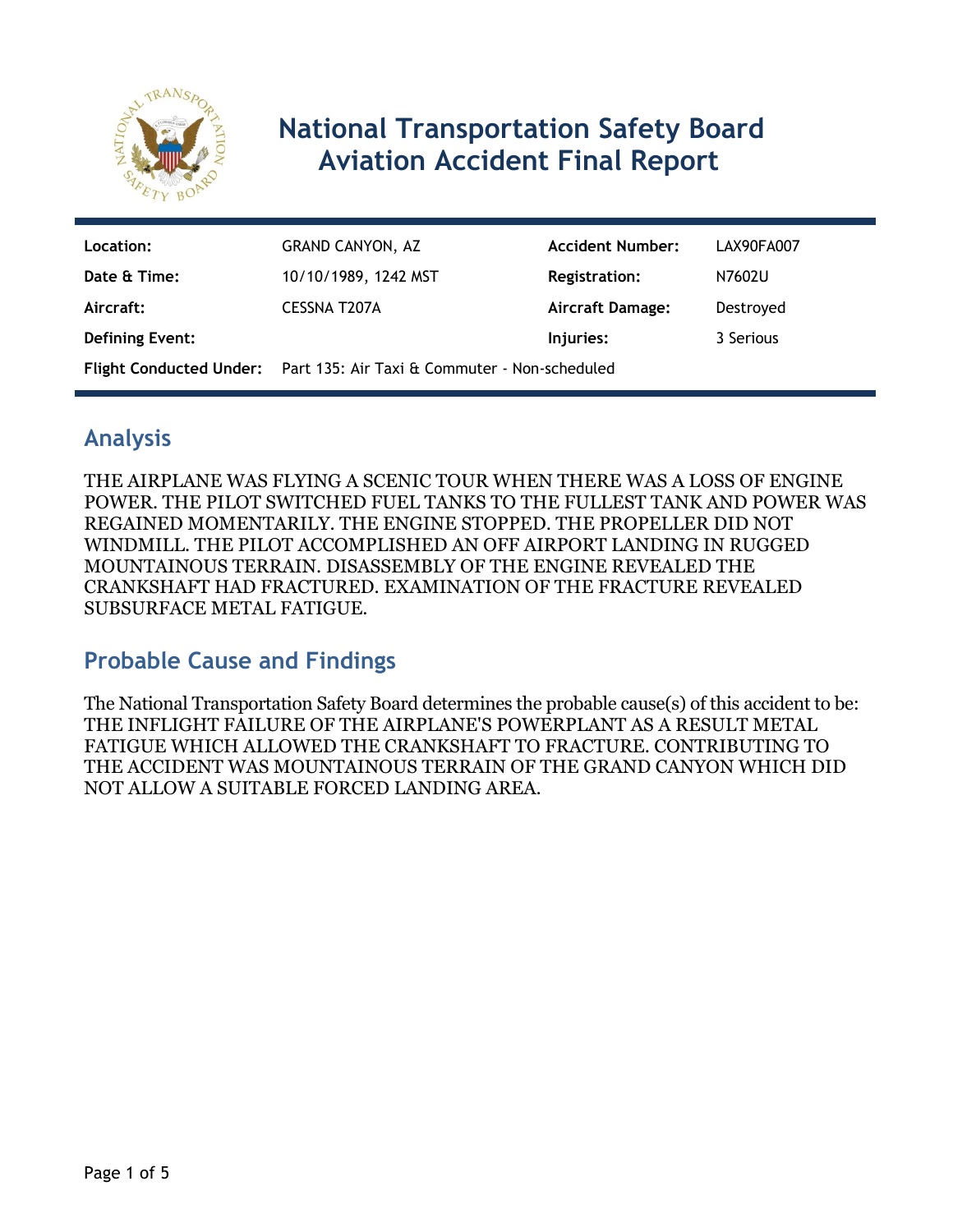#### **Findings**

Occurrence #1: LOSS OF ENGINE POWER Phase of Operation: CRUISE - NORMAL

Findings 1. (C) ENGINE ASSEMBLY,CRANKSHAFT - FAILURE,PARTIAL ----------

Occurrence #2: FORCED LANDING Phase of Operation: DESCENT - EMERGENCY

Findings 2. (F) TERRAIN CONDITION - NONE SUITABLE ----------

Occurrence #3: IN FLIGHT COLLISION WITH TERRAIN/WATER Phase of Operation: LANDING - FLARE/TOUCHDOWN

Findings 3. (F) TERRAIN CONDITION - MOUNTAINOUS/HILLY 4. (F) TERRAIN CONDITION - UPHILL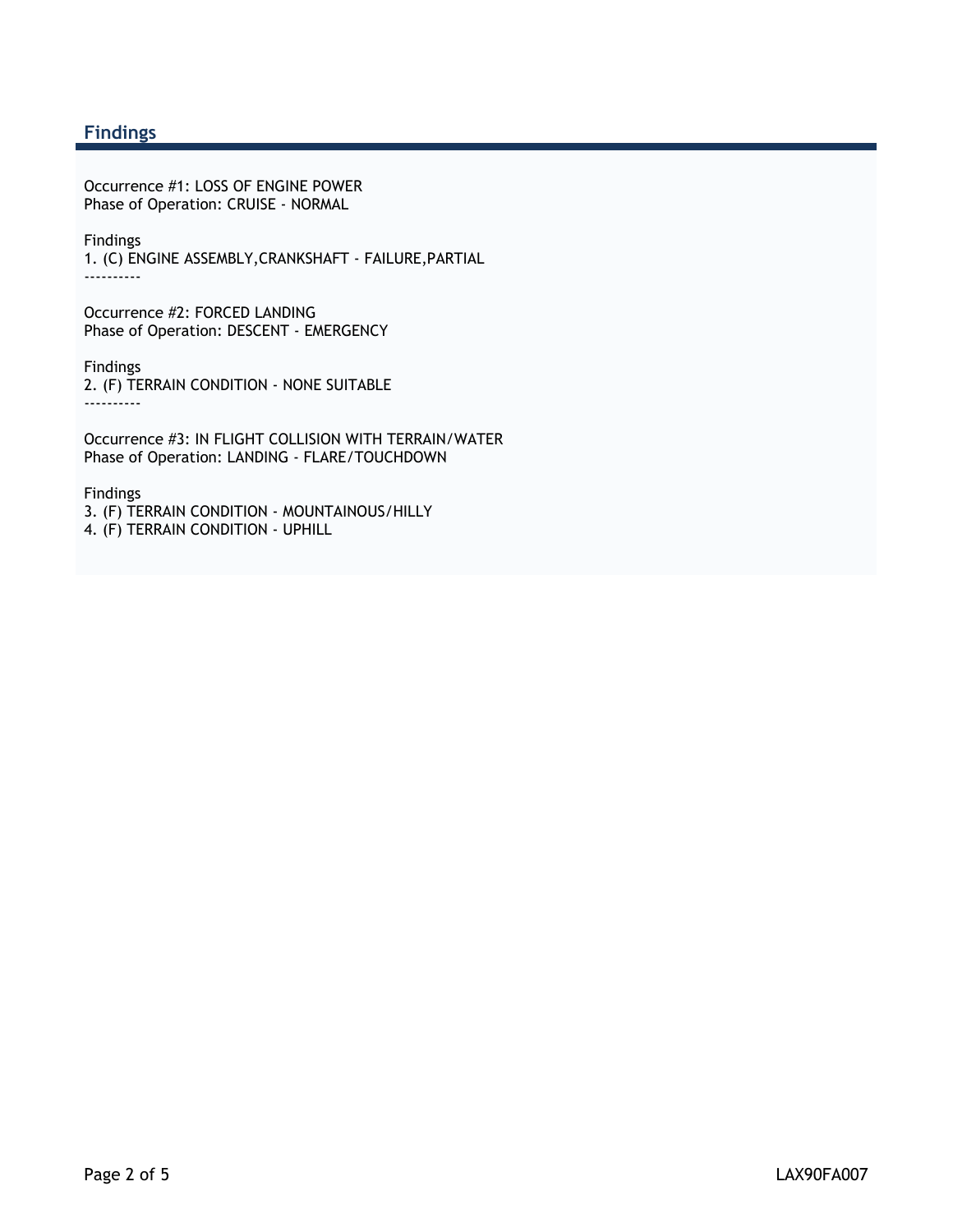## **Factual Information**

#### **Pilot Information**

| Certificate:                     | Airline Transport; Commercial                                                                                                                                                                                                                      | Age:                              | 27, Male                      |
|----------------------------------|----------------------------------------------------------------------------------------------------------------------------------------------------------------------------------------------------------------------------------------------------|-----------------------------------|-------------------------------|
| Airplane Rating(s):              | Multi-engine Land; Single-engine<br>Land                                                                                                                                                                                                           | Seat Occupied:                    | Left                          |
| <b>Other Aircraft Rating(s):</b> | None                                                                                                                                                                                                                                               | <b>Restraint Used:</b>            | Seatbelt, Shoulder<br>harness |
| Instrument Rating(s):            | Airplane                                                                                                                                                                                                                                           | Second Pilot Present:             | No                            |
| Instructor Rating(s):            | Airplane Single-engine                                                                                                                                                                                                                             | <b>Toxicology Performed:</b>      | <b>No</b>                     |
| <b>Medical Certification:</b>    | Class 1 Valid Medical--w/<br>waivers/lim.                                                                                                                                                                                                          | Last FAA Medical Exam:            | 06/28/1989                    |
| <b>Occupational Pilot:</b>       |                                                                                                                                                                                                                                                    | Last Flight Review or Equivalent: |                               |
| <b>Flight Time:</b>              | 2765 hours (Total, all aircraft), 1000 hours (Total, this make and model), 2554 hours (Pilot In<br>Command, all aircraft), 304 hours (Last 90 days, all aircraft), 95 hours (Last 30 days, all<br>aircraft), 2 hours (Last 24 hours, all aircraft) |                                   |                               |

### **Aircraft and Owner/Operator Information**

| Aircraft Make:                    | <b>CESSNA</b>                                             | <b>Registration:</b>                     | N7602U                   |
|-----------------------------------|-----------------------------------------------------------|------------------------------------------|--------------------------|
| Model/Series:                     | T207A T207A                                               | <b>Aircraft Category:</b>                | Airplane                 |
| <b>Year of Manufacture:</b>       |                                                           | <b>Amateur Built:</b>                    | No.                      |
| Airworthiness Certificate:        | Normal                                                    | Serial Number:                           | 20700442                 |
| <b>Landing Gear Type:</b>         | Tricycle                                                  | Seats:                                   | 7                        |
| Date/Type of Last Inspection:     | 09/06/1989, 100 Hour                                      | <b>Certified Max Gross Wt.:</b>          | 3800 lbs                 |
| Time Since Last Inspection:       | 92 Hours                                                  | Engines:                                 | 1 Reciprocating          |
| Airframe Total Time:              | 6302 Hours                                                | <b>Engine Manufacturer:</b>              | <b>CONTINENTAL</b>       |
| ELT:                              | Installed, activated, did not<br>aid in locating accident | <b>Engine Model/Series:</b>              | <b>TSIO-520</b>          |
| <b>Registered Owner:</b>          | <b>AVIATION SERVICES WEST</b>                             | <b>Rated Power:</b>                      | 310 hp                   |
| Operator:                         | <b>AVIATION SERVICES WEST</b>                             | <b>Operating Certificate(s)</b><br>Held: | On-demand Air Taxi (135) |
| <b>Operator Does Business As:</b> | LAKE POWELL AIR SERVICE                                   | <b>Operator Designator Code:</b>         |                          |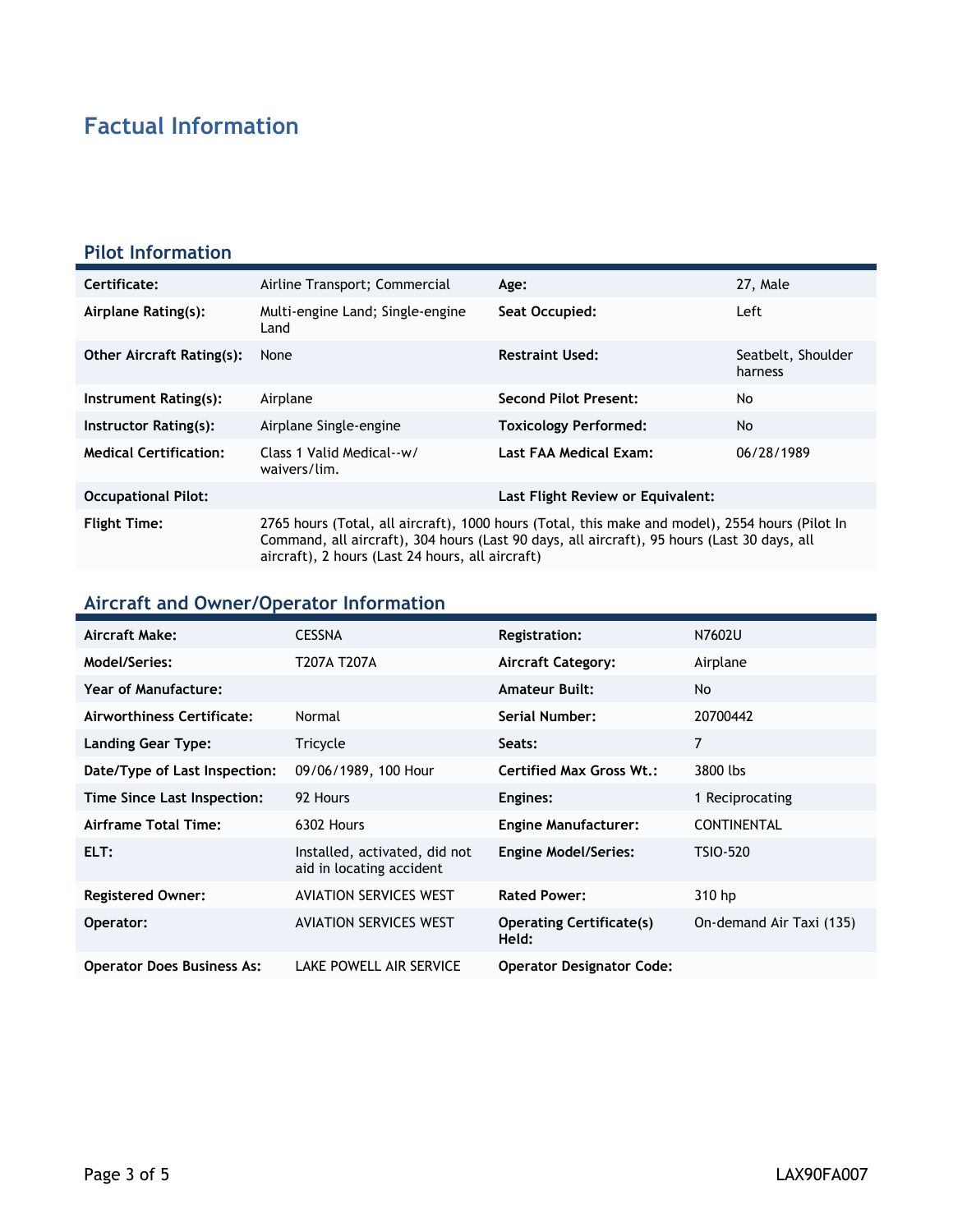#### **Meteorological Information and Flight Plan**

| <b>Conditions at Accident Site:</b>     | <b>Visual Conditions</b> | <b>Condition of Light:</b>                     | Day              |
|-----------------------------------------|--------------------------|------------------------------------------------|------------------|
| <b>Observation Facility, Elevation:</b> | GCN, 6672 ft msl         | Distance from Accident Site:                   | 0 Nautical Miles |
| <b>Observation Time:</b>                | 1242 MST                 | <b>Direction from Accident Site:</b>           | $0^{\circ}$      |
| <b>Lowest Cloud Condition:</b>          | Clear / 0 ft agl         | <b>Visibility</b>                              | 50 Miles         |
| Lowest Ceiling:                         | None $/ 0$ ft agl        | Visibility (RVR):                              | 0 ft             |
| <b>Wind Speed/Gusts:</b>                | 5 knots /                | <b>Turbulence Type</b><br>Forecast/Actual:     |                  |
| <b>Wind Direction:</b>                  | $210^\circ$              | <b>Turbulence Severity</b><br>Forecast/Actual: |                  |
| <b>Altimeter Setting:</b>               | 30 inches Hg             | <b>Temperature/Dew Point:</b>                  |                  |
| <b>Precipitation and Obscuration:</b>   |                          |                                                |                  |
| <b>Departure Point:</b>                 | PAGE, AZ (PGA)           | Type of Flight Plan Filed:                     | Company VFR      |
| Destination:                            |                          | <b>Type of Clearance:</b>                      | None             |
| <b>Departure Time:</b>                  | 1200 MST                 | Type of Airspace:                              |                  |

### **Wreckage and Impact Information**

| Crew Injuries:      | 1 Serious | Aircraft Damage:           | Destroyed |
|---------------------|-----------|----------------------------|-----------|
| Passenger Injuries: | 2 Serious | <b>Aircraft Fire:</b>      | None      |
| Ground Injuries:    | N/A       | <b>Aircraft Explosion:</b> | None      |
| Total Injuries:     | 3 Serious | Latitude, Longitude:       |           |

#### **Administrative Information**

| Investigator In Charge (IIC):            | H WILCOX<br>THOMAS                                                                                                                                                                                                                                                                                                                                 | <b>Report Date:</b> | 09/09/1992 |
|------------------------------------------|----------------------------------------------------------------------------------------------------------------------------------------------------------------------------------------------------------------------------------------------------------------------------------------------------------------------------------------------------|---------------------|------------|
| <b>Additional Participating Persons:</b> | DALE NELSON; LAS VEGAS, NV                                                                                                                                                                                                                                                                                                                         |                     |            |
| <b>Publish Date:</b>                     |                                                                                                                                                                                                                                                                                                                                                    |                     |            |
| <b>Investigation Docket:</b>             | NTSB accident and incident dockets serve as permanent archival information for the NTSB's<br>investigations. Dockets released prior to June 1, 2009 are publicly available from the NTSB's<br>Record Management Division at pubing@ntsb.gov, or at 800-877-6799. Dockets released after<br>this date are available at http://dms.ntsb.gov/pubdms/. |                     |            |